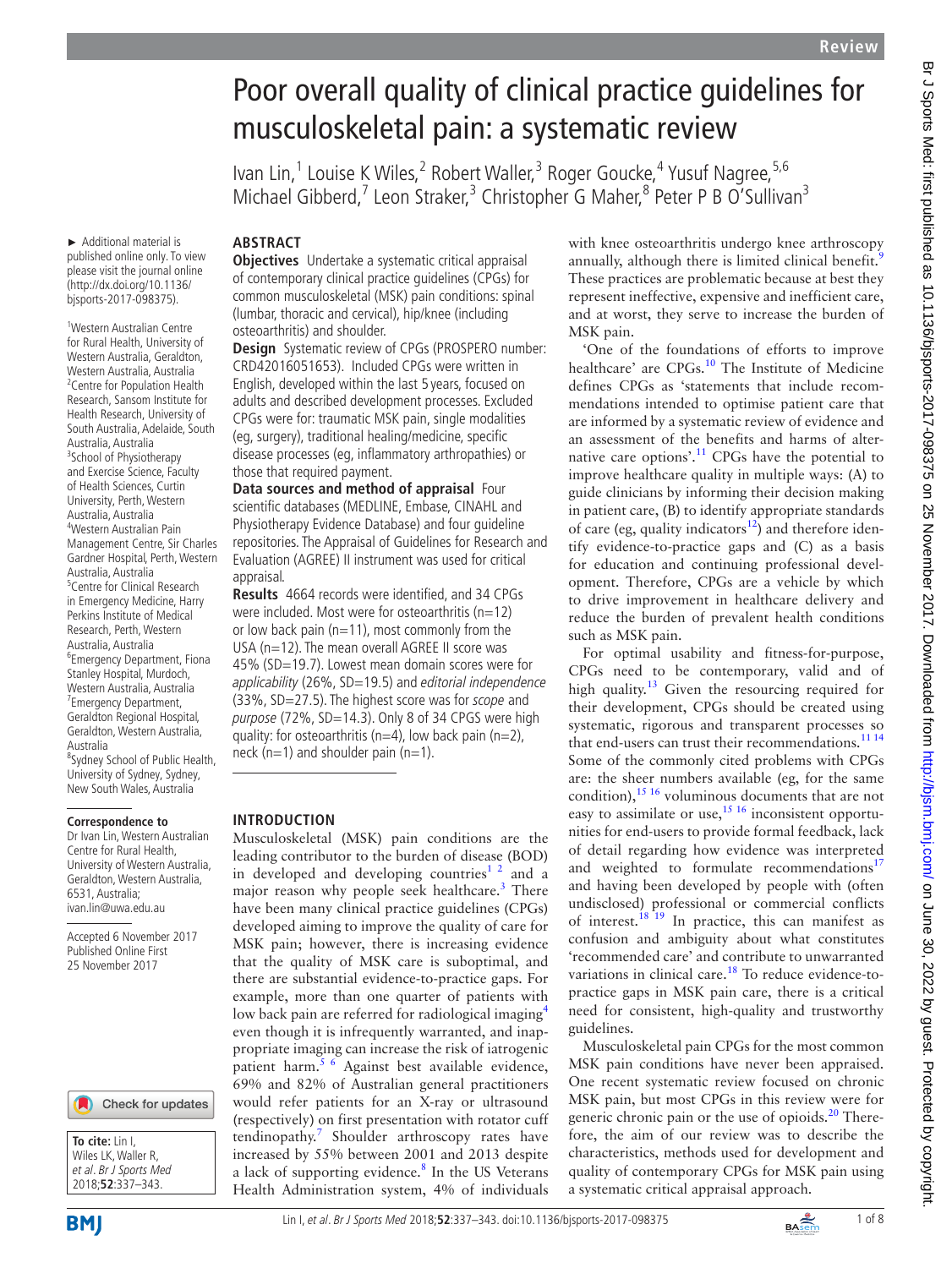## **Box Clinical practice guidelines (CPGs) selection criteria**

#### <span id="page-1-0"></span>**Inclusion criteria**

- ► Published between January 2011 and September 2016.
- ► Created for one of: spinal pain (lumbar, thoracic and cervical spine), hip/knee pain including hip/knee osteoarthritis or shoulder pain.
- ► Relating to assessment and treatment (ie, the processes of care in a clinical management plan).
- $\blacktriangleright$  For adult populations (aged  $>18$  years).
- Published in the English language or a complete English language version was available.
- ► Details of CPD development processes were available (ie, methods were described in sufficient detail).
- ► Were based on an original body of work (ie, not solely an adaptation or systematic review of existing guidelines).

#### **Exclusion criteria**

- ► CPGs related to a single treatment modality including; surgery, massage, manipulation or pharmacology.
- ► CPGs related to traditional healing/medicine (e.g. traditional Indigenous medicine).
- ► CPGs for pain arising from musculoskeletal (MSK) tissues, related to a specific disease process that requires a specific clinical care pathway, including osteoporosis, frozen shoulder, rheumatoid arthritis and other inflammatory arthropathies, infection and cancer.
- ► CPGS for traumatic MSK pain only (eg, whiplash).
- ► CPGs that address recommendations for the system/ organisation of care.
- ► CPGs requiring payment to access.

#### **Methods**

We undertook a systematic review of contemporary CPGs for three of the most common MSK pain conditions: spinal pain (lumbar, thoracic and cervical spine), hip/knee pain including hip/knee osteoarthritis and shoulder pain.<sup>21 22</sup> This study was part of a wider project examining MSK pain care recommendations in primary care and emergency care for non-traumatic MSK pain. Therefore, we included CPGs relevant to these care settings [\(box\)](#page-1-0). We defined a CPG as being identified by the authors as such and consistent with the definition of the Institute of Medicine.<sup>11</sup> We excluded CPGs for acute MSK pain conditions due to trauma (eg, acute whiplash) and pain arising from musculoskeletal tissues caused by a specific disease process that requires a specific clinical care pathway (eg, rheumatoid arthritis or other inflammatory arthropathies) ([box](#page-1-0)). This article forms the first stage of a larger review registered with the International Prospective Register of Systematic Reviews (PROSERO number: CRD42016051653).

#### **Review team**

The review team included three academic and practising physiotherapists (IL, RW and PO), two MSK pain researchers (CGM and LS), an indicator development researcher (LW), a specialist emergency care physician (YG), a senior medical officer (MG) and a pain medicine physician (RG).

#### **Search strategy**

The search was guided by a reference librarian. We undertook a systematic search of scientific databases (MEDLINE (including the Cochrane library), Embase, the Cumulative Index to Nursing

and Allied Health Literature - CINAHL, and the Physiotherapy Evidence Database - PEDro). We also searched four online guideline repositories: Guidelines International Network (G-I-N), National Health and Medical Research Council (NHMRC), the National Guideline Clearinghouse of the Agency for Health Care Research and Quality (USA) and the National Institute for Health and Care Excellence (NICE).

The database search combined key words and Medical Subject Headings related to CPGs (eg, exp guideline/ORclinical guideline\*.mp) and the MSK pain conditions of interest (eg, exp Osteoarthritis/ORexp Back Pain/) (online [supplementary file 1\)](https://dx.doi.org/10.1136/bjsports-2017-098375). The search range was January 2011–September 2016.

#### **Study selection**

Search results were imported into a series of Endnote libraries and duplicates identified. Article titles/abstracts were screened by a single reviewer (IL). Following title/abstract screening, relevant CPGs were imported to the Covidence systematic review software (Veritas Health Innovation, Melbourne, Australia. Available at [www.covidence.org\)](www.covidence.org) for management. Two reviewers independently screened the full texts (IL and LW). Final inclusion of articles was agreed on by consensus. While undertaking searches, we identified one CPG for the assessment an management of low back pain in draft form, scheduled for publication in September  $2016$ .<sup>23</sup> As we had identified the draft version during our searches, we decided to include this in our review following its publication. $23$ 

#### **Data extraction and appraisal**

Data were extracted to a purpose-designed spread sheet. Extracted variables included: the title/topic, developer, type of developer, first author (if applicable), accompanying documents, number of pages and country of origin. The country of origin was described as 'Europe' if there were authors from multiple European countries and 'international' if two or more authors were from different continents.<sup>[24](#page-6-17)</sup> Accompanying documents were sourced where relevant (eg, methodological reports). CPG developers were contacted by email to request further information if it was not readily available.

Each CPG was independently appraised by three reviewers (IL, RW and LW) using the Appraisal of Guidelines for Research and Evaluation (AGREE) II instrument. The AGREE II instrument was developed by the AGREE Collaboration as a generic instrument to evaluate the development and reporting of all CPGs. Its implementation is supported by a user manual, training tools and a web-based platform to complete AGREE II appraisals online.<sup>[25](#page-6-18)</sup> Two overall assessment scores are assigned based on the score of 23 core items grouped under six domains: scope and purpose, stakeholder involvement, rigour of development, clarity of presentation, applicability and editorial Independence.<sup>[26](#page-7-0)</sup> Each item is ranked on a seven-point scale (1: strongly disagree to 7: strongly agree). The AGREE II is a valid and reliable tool for use with any practice guideline in any disease area<sup>27</sup> and is the most widely used guideline appraisal instrument.<sup>28</sup>

Prior to appraisal, reviewers completed two training exer-cises available on the AGREE Enterprise website.<sup>[25](#page-6-18)</sup> Reviewers met after appraising a test CPG, and again after 10 CPGs were completed to review scoring and as a 'quality check' of interpretation of the instrument.

#### **Analysis**

Using AGREE PLUS on the AGREE II website, $2^5$  scores for each domain were calculated as a percentage, by summing all scores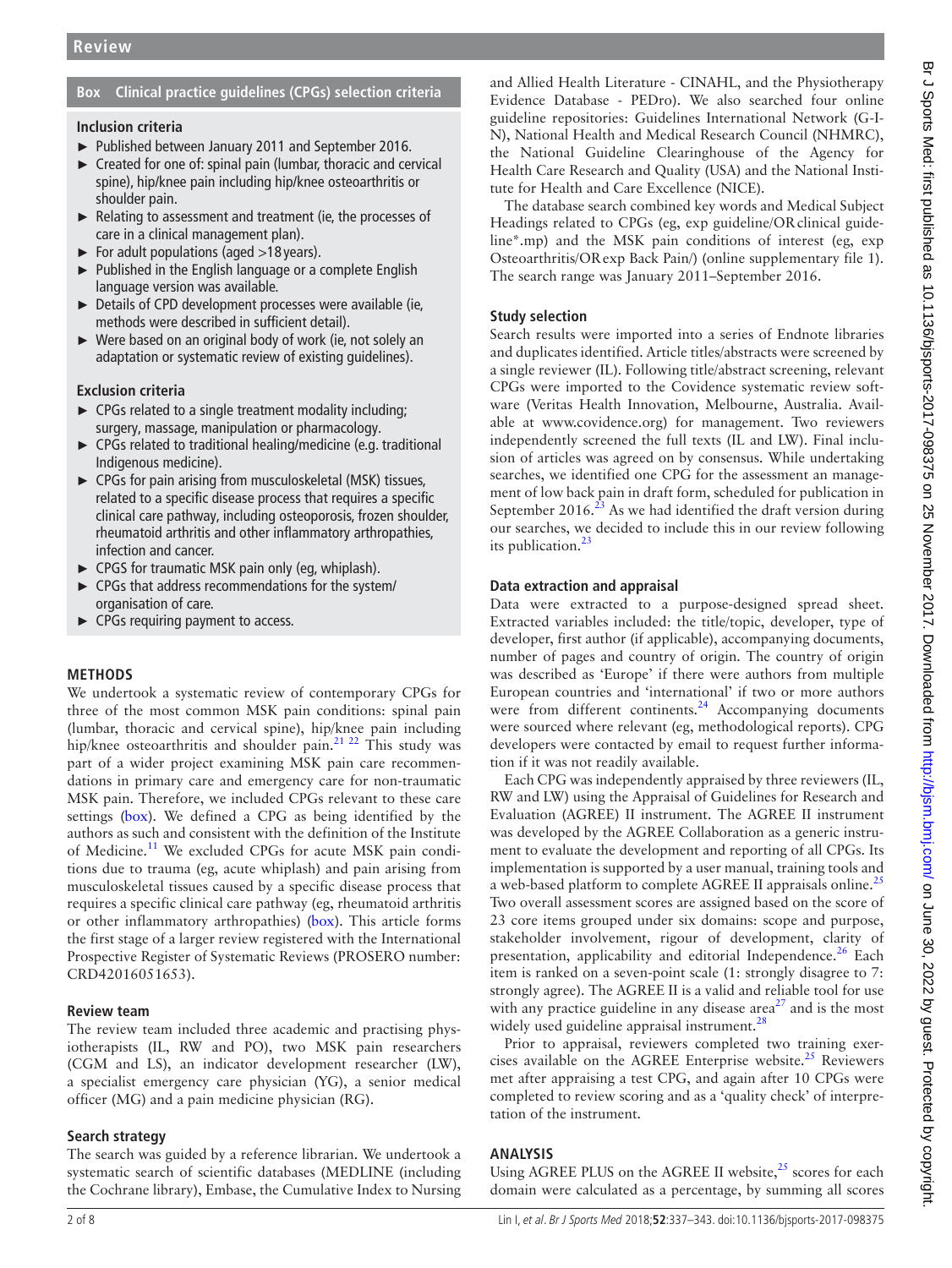of the individual items in a domain and by scaling the total as a percentage of the maximum possible score for that domain. The final ranked item of the AGREE II instrument, in which the overall quality of the guideline is rated  $(1–7)$ , was calculated manually as a percentage of the maximum possible score. Data were entered and analysed using SPSS (IBM SPSS Statistics V.24.0). Means and SD for each item (1–7 scale) and overall domain score (percentage) were calculated. Inter-rater agreement was determined using intraclass correlation coefficients (ICC) with two-way random effects model. We calculated ICCs for each domain and overall rating scores. We classified level of reliability according to Cicchetti (1994) as poor (ICC <0.40), fair (ICC 0.40–0.59), good (ICC 0.60–0.74) or excellent level of agreement (ICC  $0.75-1.00$ ).<sup>[29](#page-7-3)</sup>

The AGREE II developers do not provide cut-off scores for high/low quality CPGs. Consistent with previous research,  $30-32$ CPGs were rated as higher quality when domain scores, in three domains we believed were most important for validity,  $2433$  were equal to or greater than 50% of the maximum possible score. The domains of interest were: rigour of development (domain 3), editorial independence (domain 6) and stakeholder involvement (domain 2).

## **Results**

Searches identified 4664 discrete records, from which 34 CPGs were eventually selected for inclusion ([figure](#page-2-0) 1 – Preferred Reporting Items for Systematic Reviews and Meta-Analyses flow chart). Twenty-three of the 34 selected CPGs provided recommendations for osteoarthritis (n=12), or low back pain  $(n=11)$  (online [supplementary file 2](https://dx.doi.org/10.1136/bjsports-2017-098375)).

#### **Characteristics of included CPGs**

With one exception (Malaysia<sup>34</sup>), all CPGs were developed by high-income countries or collaborations involving high-income countries. More than one-third of CPGs were from the USA  $(n=12)$ , including seven for low back pain (online [supplemen](https://dx.doi.org/10.1136/bjsports-2017-098375)[tary file 2](https://dx.doi.org/10.1136/bjsports-2017-098375)). International collaborations accounted for nearly one-fifth of our sample  $(n=6)$ , of which three were for osteoarthritis. Multiple CPGs had been developed in Canada  $(n=5)$ , the Netherlands (n=2), UK (n=2) and North America (developers from Canada and the USA, n=2).

Most CPGs were developed by medical societies  $(n=18)$  and government agencies ( $n=7$ ). Other developers included research groups—usually university based  $(n=3)$ , expert panels  $(n=3)$ and 'other'—that included non-profit organisations or did not specify the developer type (n=3). Medical societies focused on



<span id="page-2-0"></span>**Figure 1** PRISMA flow diagram. CPGs, clinical practice guidelines; PRISMA, Preferred Reporting Items for Systematic Reviews and Meta-Analyses.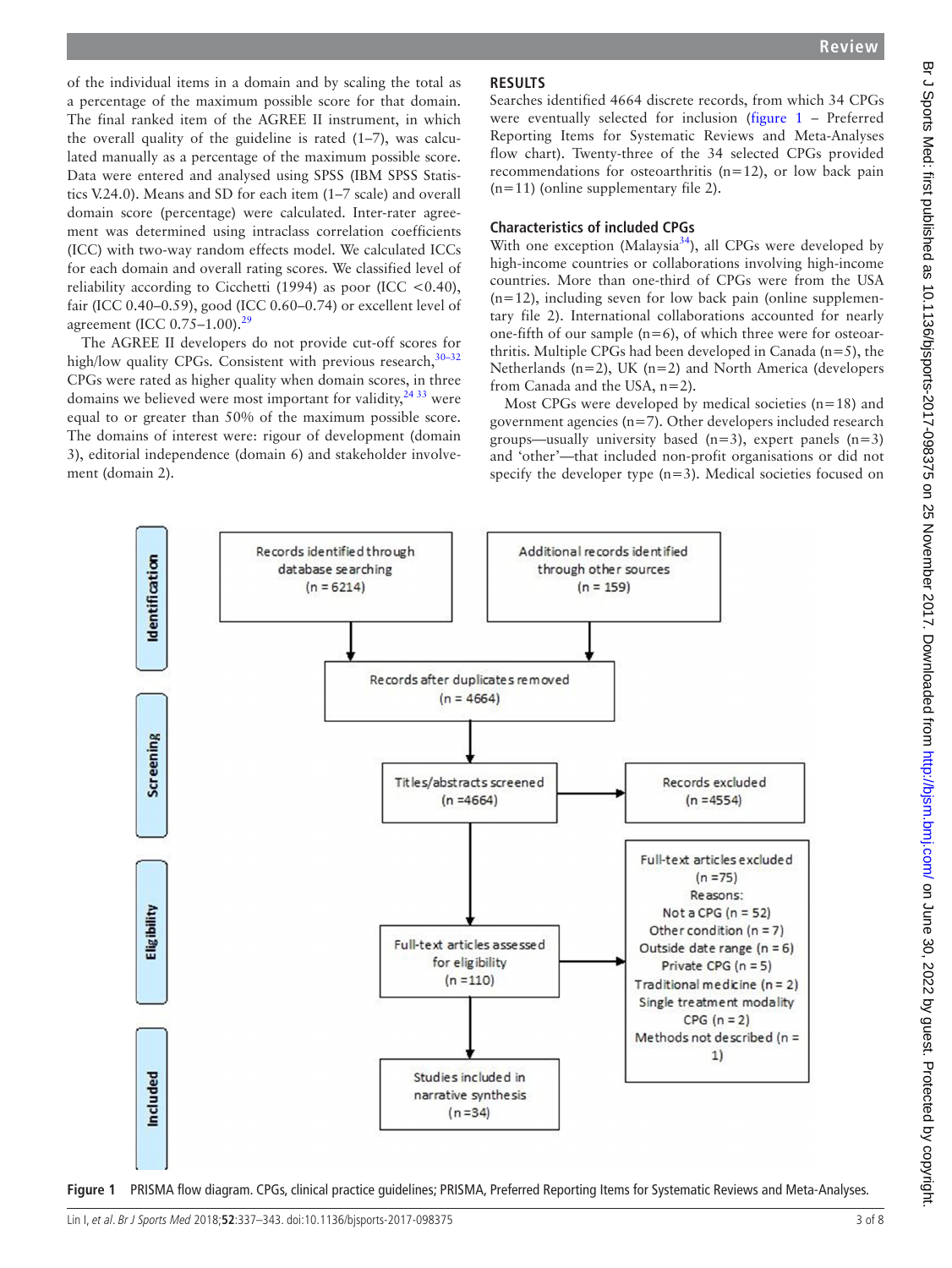<span id="page-3-0"></span>

| Table 1 Inter-rater reliability for AGREE II domain and overall scores |                        |  |  |  |  |  |  |
|------------------------------------------------------------------------|------------------------|--|--|--|--|--|--|
| Domain                                                                 | ICC (95% CI)           |  |  |  |  |  |  |
| 1. Scope and purpose                                                   | 0.478 (0.038 to 0.731) |  |  |  |  |  |  |
| 2. Stakeholder involvement                                             | 0.809 (0.608 to 0.906) |  |  |  |  |  |  |
| 3. Rigour of development                                               | 0.911 (0.822 to 0.956) |  |  |  |  |  |  |
| 4. Clarity of presentation                                             | 0.720 (0.500 to 0.851) |  |  |  |  |  |  |
| 5. Applicability                                                       | 0.811 (0.638 to 0.904) |  |  |  |  |  |  |
| 6. Editorial independence                                              | 0.908 (0.837 to 0.951) |  |  |  |  |  |  |
| Overall rating                                                         | 0.842 (0.721 to 0.916) |  |  |  |  |  |  |

AGREE, Appraisal of Guidelines for Research and Evaluation; ICC, intraclass correlation coefficients.

either a condition of interest such as arthritis or the spine (eg, European Society for Clinical and Economic Aspects of Osteoporosis and Osteoarthritis (ESCEO), North American Spine Society (NASS) or were profession or specialty groups, such as chiropractic, physiotherapy, rheumatology or orthopaedic.

Three guideline developers produced multiple CPGs in the study period. The NASS produced CPGs for degenerative lumbar spinal stenosis,  $35$  degenerative lumbar spondylolisthesis  $36$ and lumbar disc herniation with radiculopathy. $37$  Similarly, the NICE produced CPGs for osteoarthritis and low back pain.<sup>[23 38](#page-6-16)</sup> In addition, the ESCEO produced a CPG and algorithm for the management of knee osteoarthritis that was then updated within the same 5-year period.<sup>[39 40](#page-7-9)</sup>

## **Appraisal of CPGs: inter-rater reliability**

Inter-rater reliability was fair for scope and purpose (domain 1) and good for clarity of presentation (domain 4). Reliability was excellent for all other domains and overall AGREE II score ([table](#page-3-0) 1).

## **Appraisal of CPGs: quality**

The mean overall score for all CPGs was  $45.1\%$  (SD=19.7) ([table](#page-3-1) 2). Overall, the lowest domain score was for applicability (domain 5) with a mean score of  $26.3\%$  (SD=19.5). Editorial independence (domain 6) was the next lowest score with a mean of 32.5% (SD=27.5). The highest overall score was for scope and purpose (domain 1) with a mean of  $72.4\%$  (SD=14.3), and then clarity of presentation (domain 4) with a mean of 59.1%  $(SD=17.7)$ .

The lowest mean scores for individual items (on a 1–7 scale) were 2.1 (SD=1.3) for item 21: 'The guideline presents monitoring and/or auditing criteria',  $2.2$  (SD=1.2) for item 5: 'The views and preferences of the target population (patients, public, etc) have been sought' and 2.3 (SD=1.3) for item 20: 'The potential resource implications of applying the recommendations have been considered'. The highest individual score was 5.6 (SD=0.84) for item 1: 'The overall objective(s) of the guideline is (are) specifically described'.

Of the 34 CPGs, 8 were of high quality [\(table](#page-4-0) 3). High-quality CPGs were: four for osteoarthritis, from the European League Against Rheumatism,<sup>[41](#page-7-10)</sup> American Academy of Orthopedic Surgeons, $42$  Osteoarthritis Research Society International<sup>43</sup> and  $NICE<sup>38</sup>$ ; 2 for low back pain, from  $NICE<sup>23</sup>$  $NICE<sup>23</sup>$  $NICE<sup>23</sup>$  and the Council on Chiropractic Guidelines and Practice Parameters<sup>44</sup>; 1 for neck pain, from the Ontario Protocol for Traffic Injury Manage-ment Collaboration<sup>[45](#page-7-15)</sup>; and 1 for shoulder pain, from the Univer-sity of New South Wales.<sup>[46](#page-7-16)</sup> The two CPGs from NICE had scores greater than 70% in all domains, which was substantially higher than other CPGs.

## <span id="page-3-1"></span>**Table 2** Overall mean (SD) percentage scores in each AGREE II domain and mean (0–7 scale/SD) for each item

|                                                                                                                      | Mean (SD)   |
|----------------------------------------------------------------------------------------------------------------------|-------------|
| Domain 1: scope and purpose (%)                                                                                      | 72.4 (14.3) |
| 1. The overall objective(s) of the quideline is (are) specifically<br>described.                                     | 5.6 (.84)   |
| 2. The health question(s) covered by the quideline is (are) specifically<br>described.                               | 5.1(1.1)    |
| 3. The population (patients, public and so on) to whom the quideline<br>is meant to apply is specifically described. | 5.3(1.0)    |
| Domain 2: stakeholder involvement (%)                                                                                | 43.8 (18.0) |
| 4. The guideline development group includes individuals from all<br>relevant professional groups.                    | 4.0(1.3)    |
| 5. The views and preferences of the target population (patients,<br>public and so on) have been sought.              | 2.2(1.2)    |
| 6. The target users of the guideline are clearly defined.                                                            | 4.7 (1.2)   |
| Domain 3: rigour of development (%)                                                                                  | 47.2 (22.2) |
| 7. Systematic methods were used to search for evidence.                                                              | 4.7 (1.7)   |
| 8. The criteria for selecting the evidence are clearly described.                                                    | 4.1(1.9)    |
| 9. The strengths and limitations of the body of evidence are clearly<br>described.                                   | 4.2 (1.7)   |
| 10. The methods for formulating the recommendations are clearly<br>described.                                        | 3.8(1.5)    |
| 11. The health benefits, side effects and risks have been considered<br>in formulating the recommendations.          | 4.0(1.3)    |
| 12. There is an explicit link between the recommendations and the<br>supporting evidence.                            | 4.5(1.4)    |
| 13. The guideline has been externally reviewed by experts prior to<br>its publication.                               | 2.5(1.5)    |
| 14. A procedure for updating the guideline is provided.                                                              | 2.9(2.0)    |
| Domain 4: clarity of presentation (%)                                                                                | 59.1 (17.7) |
| 15. The recommendations are specific and unambiguous.                                                                | 4.4(1.1)    |
| 16. The different options for management of the condition or health<br>issue are clearly presented.                  | 4.5(1.0)    |
| 17. Key recommendations are easily identifiable.                                                                     | 4.7(1.3)    |
| Domain 5: applicability (%)                                                                                          | 26.3 (19.5) |
| 18. The quideline describes facilitators and barriers to its application.                                            | 2.4(1.3)    |
| 19. The quideline provides advice and/or tools on how the<br>recommendations can be put into practice.               | 3.5(1.5)    |
| 20. The potential resource implications of applying the<br>recommendations have been considered.                     | 2.3(1.3)    |
| 21. The guideline presents monitoring and/or auditing criteria.                                                      | 2.1(1.3)    |
| Domain 6: editorial independence (%)                                                                                 | 32.5 (27.5) |
| 22. The views of the funding body have not influenced the content<br>of the quideline.                               | 2.9(1.7)    |
| 23. Competing interests of guideline development group members<br>have been recorded and addressed.                  | 3.0(1.9)    |
| Overall score (%)                                                                                                    | 45.1 (19.7) |

AGREE, Appraisal of Guidelines for Research and Evaluation.

High-quality CPGs were from the UK  $(n=2)$ , USA  $(n=2)$ , international  $(n=1)$ , Europe  $(n=1)$ , Australia  $(n=1)$  and Canada  $(n=1)$ . The developing groups included medical societies  $(n=4)$ , government bodies  $(n=2)$ , an expert panel  $(n=1)$  and research collaboration  $(n=1)$ . Five of the eight high-quality CPGs stated that the development group included members with expertise in CPG development, such as methodologists or representatives from CPG departments. In two high-quality CPGs that did not specifically include members with CPG expertise, clinical epide $miologists<sup>41 45</sup>$  and/or health economists and library scientists were involved in guideline development.<sup>45</sup> The University of New South Wales shoulder CPG engaged a CPG development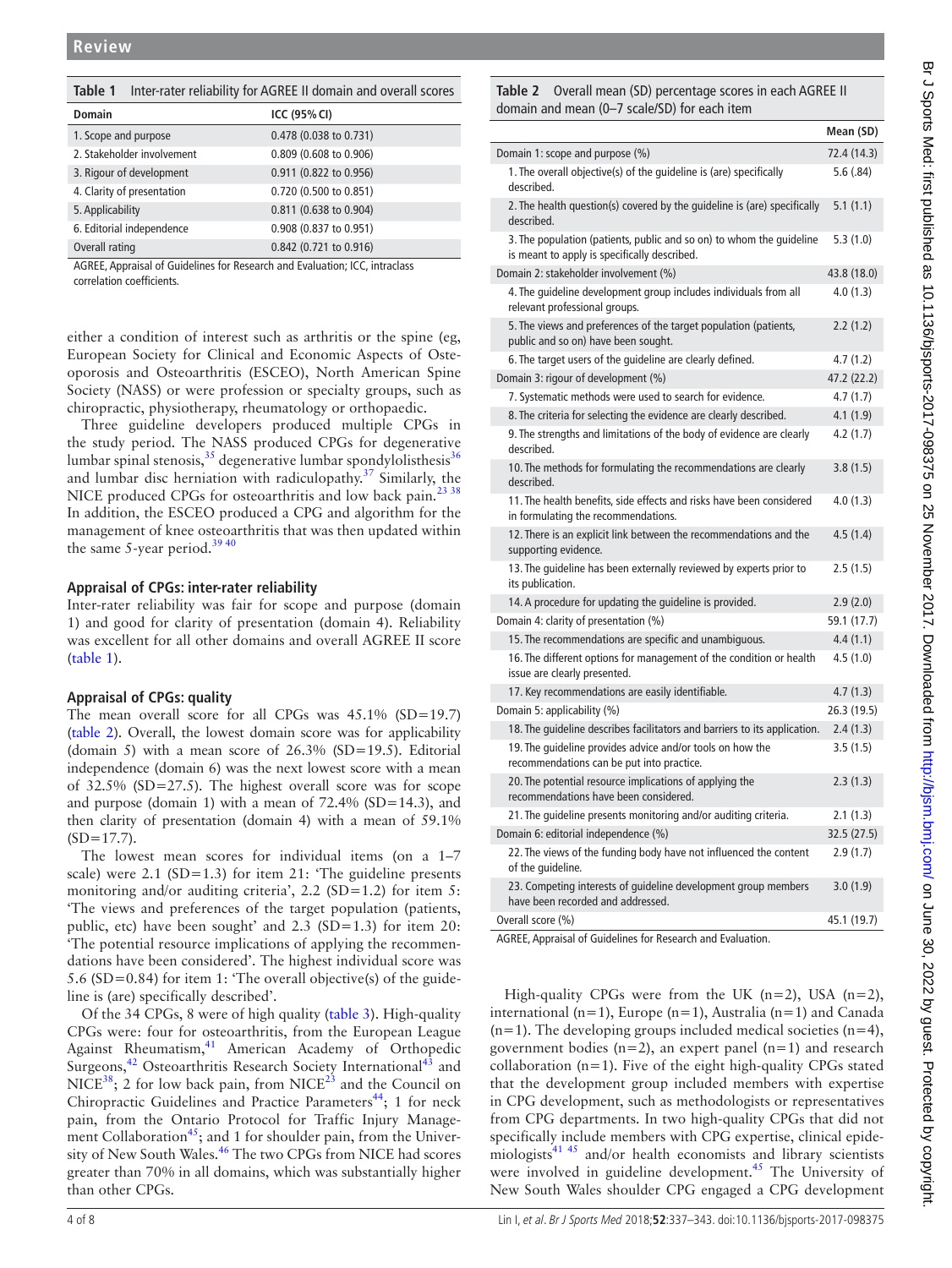<span id="page-4-0"></span>

| CPG AGREE II domain scores and quality assessment (%)<br>Table 3                                        |         |                                                         |                  |               |                               |                              |                              |                       |  |  |  |
|---------------------------------------------------------------------------------------------------------|---------|---------------------------------------------------------|------------------|---------------|-------------------------------|------------------------------|------------------------------|-----------------------|--|--|--|
| <b>Title</b>                                                                                            | purpose | 1. Scope and 2. Stakeholder 3. Rigour of<br>involvement | development      | 4. Clarity of | presentation 5. Applicability | 6. Editorial<br>independence | <b>Overall</b><br>assessment | Quality<br>(high/low) |  |  |  |
| Osteoarthritis                                                                                          |         |                                                         |                  |               |                               |                              |                              |                       |  |  |  |
| AAOS - knee osteoarthritis <sup>42</sup>                                                                | 94      | 57                                                      | 87               | 78            | 29                            | 81                           | 78                           | High                  |  |  |  |
| $ACR$ – hand, hip and knee osteoarthritis <sup>70</sup>                                                 | 69      | 33                                                      | 53               | 67            | $\overline{7}$                | 22                           | 44                           | Low                   |  |  |  |
| EULAR – hip and knee osteoarthritis <sup>41</sup>                                                       | 80      | 67                                                      | 56               | 76            | 19                            | 50                           | 61                           | High                  |  |  |  |
| ESCEO - knee osteoarthritis <sup>39</sup>                                                               | 65      | 26                                                      | 37               | 61            | 21                            | 67                           | 44                           | Low                   |  |  |  |
| ESCEO - knee osteoarthritis with<br>updated algorithm of pharmacological<br>interventions <sup>40</sup> | 63      | 20                                                      | 10               | 63            | 11                            | 0                            | 28                           | Low                   |  |  |  |
| KNGF - physiotherapy hip/knee<br>osteoarthritis <sup>71</sup>                                           | 78      | 63                                                      | 55               | 83            | 46                            | 11                           | 61                           | Low                   |  |  |  |
| MaHTAS - osteoarthritis <sup>34</sup>                                                                   | 80      | 56                                                      | 43               | 54            | 39                            | 39                           | 44                           | Low                   |  |  |  |
| $NICE - osteoarthritis38$                                                                               | 85      | 80                                                      | 90               | 94            | 88                            | 78                           | 89                           | High                  |  |  |  |
| OARSI - knee osteoarthritis <sup>43</sup>                                                               | 74      | 63                                                      | 55               | 70            | 4                             | 78                           | 67                           | High                  |  |  |  |
| Ottawa - osteoarthritis obese/<br>overweight <sup>47</sup>                                              | 89      | 56                                                      | 58               | 50            | 28                            | 28                           | 56                           | Low                   |  |  |  |
| Ottawa - patient education<br>osteoarthritis <sup>48</sup>                                              | 72      | 54                                                      | 53               | 39            | 13                            | 6                            | 33                           | Low                   |  |  |  |
| VA/DoD – hip and knee osteoarthritis $^{72}$                                                            | 85      | 50                                                      | 60               | 78            | 25                            | 3                            | 56                           | Low                   |  |  |  |
| Low back pain                                                                                           |         |                                                         |                  |               |                               |                              |                              |                       |  |  |  |
| $APTA$ – low back pain <sup>73</sup>                                                                    | 78      | 50                                                      | 45               | 67            | 29                            | 3                            | 44                           | Low                   |  |  |  |
| CCGPP – low back pain <sup>44</sup>                                                                     | 67      | 54                                                      | 60               | 39            | 25                            | 61                           | 44                           | High                  |  |  |  |
| BPS – low back pain/radicular pain <sup>74</sup>                                                        | 56      | 48                                                      | $\boldsymbol{8}$ | 57            | $21$                          | 25                           | 17                           | Low                   |  |  |  |
| Cheng et al – low back pain. <sup>75*</sup>                                                             | 41      | 15                                                      | 26               | 39            | 17                            | 0                            | 17                           | Low                   |  |  |  |
| Colorado DLE WC - low back pain <sup>49</sup>                                                           | 70      | 33                                                      | 63               | 48            | 31                            | 22                           | 28                           | Low                   |  |  |  |
| $ CS $ – low back pain <sup>76</sup>                                                                    | 78      | 46                                                      | 41               | 72            | 51                            | 72                           | 56                           | Low                   |  |  |  |
| NASS - lumbar disc herniation with<br>radiculopathy <sup>37</sup>                                       | 72      | 33                                                      | 51               | 48            | 10                            | 33                           | 39                           | Low                   |  |  |  |
| NASS - degenerative lumbar spinal<br>stenosis <sup>35</sup>                                             | 76      | 26                                                      | 48               | 44            | 8                             | 39                           | 39                           | Low                   |  |  |  |
| NASS - degenerative lumbar<br>spondylolisthesis <sup>36</sup>                                           | 81      | 30                                                      | 51               | 44            | 25                            | 42                           | 39                           | Low                   |  |  |  |
| NICE - low back pain and sciatica in<br>over $16s23$                                                    | 89      | 78                                                      | 85               | 93            | 83                            | 72                           | 89                           | High                  |  |  |  |
| TOP – low back pain <sup>77</sup>                                                                       | 72      | 31                                                      | 17               | 74            | 19                            | $\pmb{0}$                    | 33                           | Low                   |  |  |  |
| Shoulder                                                                                                |         |                                                         |                  |               |                               |                              |                              |                       |  |  |  |
| $DOA - subacromial pain59$                                                                              | 78      | 26                                                      | 28               | 48            | 11                            | 3                            | 22                           | Low                   |  |  |  |
| Eubank et al - rotator cuff <sup>58*</sup>                                                              | 74      | 37                                                      | 33               | 46            | 25                            | 22                           | 39                           | Low                   |  |  |  |
| Hopman et al - rotator cuff <sup>46*</sup>                                                              | 87      | 74                                                      | 73               | 78            | $50\,$                        | 56                           | 67                           | High                  |  |  |  |
| I.S.Mu.L.T – rotator cuff tears <sup>57</sup>                                                           | 43      | 17                                                      | 19               | 35            | 10                            | $\mathbf 0$                  | 28                           | Low                   |  |  |  |
| WSDL&I - shoulder <sup>78</sup>                                                                         | 74      | $44\,$                                                  | 20               | $37\,$        | 24                            | $\,8\,$                      | 22                           | Low                   |  |  |  |
| Neck                                                                                                    |         |                                                         |                  |               |                               |                              |                              |                       |  |  |  |
| $CCA - neck pain50$                                                                                     | 63      | 37                                                      | 55               | 50            | 10                            | 31                           | 44                           | Low                   |  |  |  |
| Colorado DLE WC - cervical spine injury <sup>51</sup>                                                   | 81      | 37                                                      | 57               | 52            | 35                            | 25                           | 39                           | Low                   |  |  |  |
| OPTIMa - neck pain <sup>45</sup>                                                                        | 94      | 67                                                      | 80               | 91            | 38                            | 50                           | 67                           | High                  |  |  |  |
| SIMFER – neck pain $^{79}$                                                                              | 46      | 30                                                      | 15               | 37            | $\overline{7}$                | $\pmb{0}$                    | 22                           | Low                   |  |  |  |
| Knee                                                                                                    |         |                                                         |                  |               |                               |                              |                              |                       |  |  |  |
| Barton et al - P-F pain <sup>80*</sup>                                                                  | 69      | 24                                                      | 56               | 61            | 25                            | 69                           | 61                           | Low                   |  |  |  |
| Musculoskeletal                                                                                         |         |                                                         |                  |               |                               |                              |                              |                       |  |  |  |
| ACE - musculoskeletal injuries <sup>81</sup>                                                            | 37      | 28                                                      | 17               | 39            | 11                            | 8                            | 17                           | Low                   |  |  |  |

\*First author given where there is no stated organisation.

AAOS, American Academy of Orthopedic Surgeons; ACR, American College of Rheumatology; AGREE, Appraisal of Guidelines for Research and Evaluation; APTA, Orthopaedic Section of the American Physical Therapy Association; BPS, British Pain Society; CCA, Canadian Chiropractic Association; CCGPP, Council on Chiropractic Guidelines and Practice Parameters; Colorado DLE WC, Colorado Department of Labour and Employment Workers Compensation; CPGs, clinical practice guidelines; DOA, Dutch Orthopaedic Association; ESCEO, European Society for Clinical and Economic Aspects of Osteoporosis and Osteoarthritis; EULAR, European League Against Rheumatism; I.S.Mu.L.T., Italian Society of Muscle Ligaments and Tendons; ICSI, Institute for Clinical Systems Improvement; KNGF, Royal Dutch Society of Physiotherapy; MaHTAS, Malaysia Health Technology Assessment Section Medical Development Division, Ministry of Health; NASS, North American Spine Society; NICE, National Institute for Health and Care Excellence; OARSI, Osteoarthritis Research Society International; OPTIMa, Ontario Protocol for Traffic Injury Management Collaboration; Ottawa, Ottawa Panel; P-F, patellofemoral; SIMFER, the Italian Society of Physical and Rehabilitation Medicine; TOP, Toward Optimized Practice; VA/DOD, Department of Veterans Affairs and the Department of Defence; WSDL&I, Washington State Department of Labour and Industries.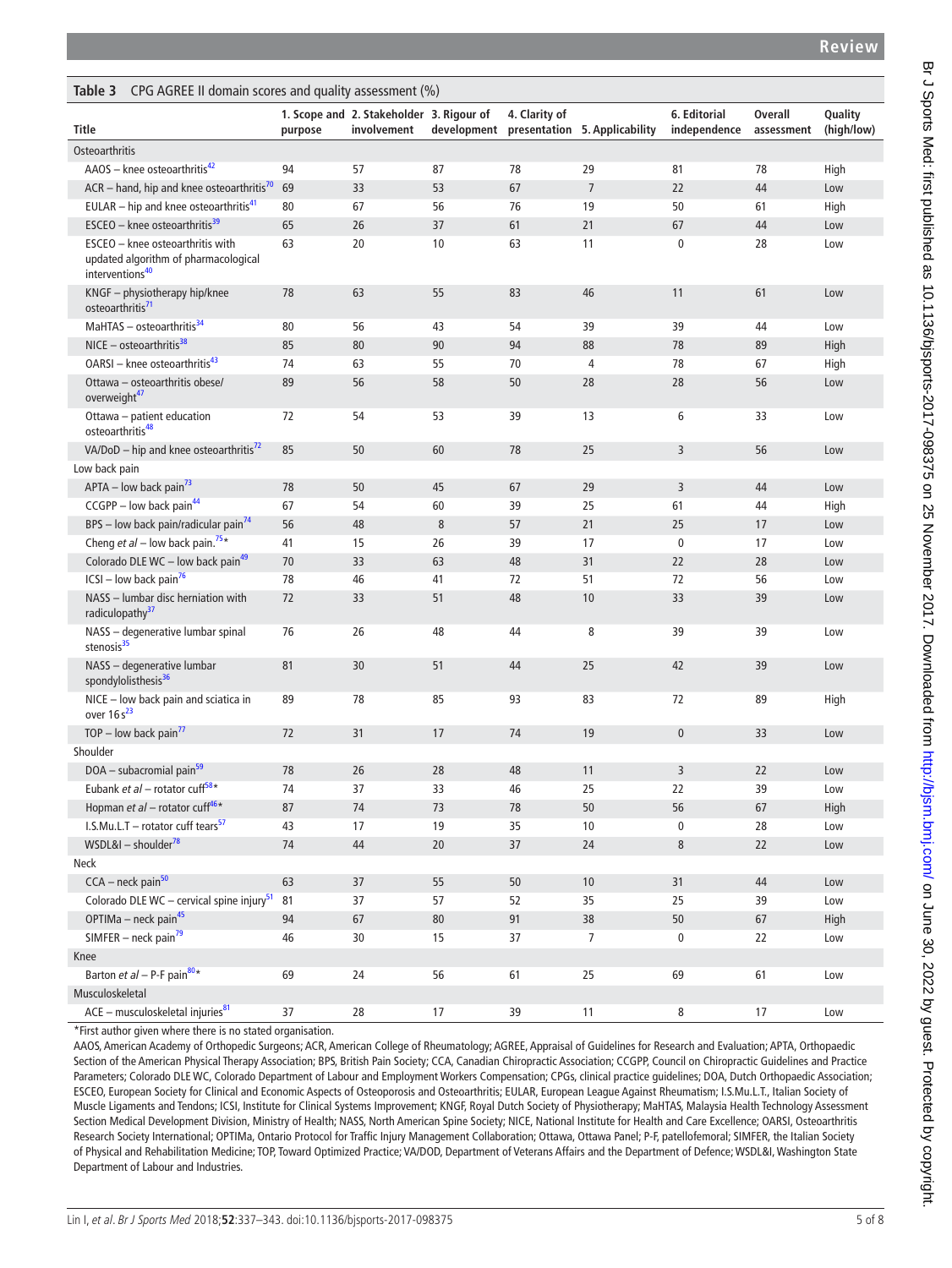consultancy during the development process.<sup>[46](#page-7-16)</sup> Seven of the 26 low-quality CPGs included experts in CPG development.

Seven CPGs were informed by the AGREE II or AGREE instrument (one CPG also using a quality instrument from Australia's NHMRC).<sup>46</sup> Two high-quality, $4446$  and five low-quality  $47-51$  CPGs were informed by the AGREE II or AGREE instrument.<sup>44 46-5</sup>

#### **Discussion**

There is substantial variation in the quality of MSK pain CPGs. The overall quality of MSK pain CPGs is generally poor, with only eight out of 34 CPGs rated as high quality. This and other factors, including CPG replication, and inconsistencies in the way MSK pain conditions are defined, contribute to inefficiencies and wasted effort in CPG development. Further limitations were an unequal distribution of CPGs by conditions and country of development, and a lack of attention to aspects of the development process. Consolidation of CPG development efforts and greater attention to the development process is needed.

High-quality CPGs were from a range of countries and developed by diverse groups. The quality of CPGs may be improved by increasing international collaborations during development.<sup>[24](#page-6-17)</sup> However, only one of the high-quality CPGs included in our review was the result of international collaboration. Six of the eight high-quality CPGs involved dedicated CPG development expertise, supporting the value of including CPG methodologists within development teams.<sup>[52](#page-7-38)</sup>

Consistent with other work,  $30-32$  we applied a cut-off threshold of 50% in three AGREE II domains to differentiate high-quality and low-quality CPGs. Even though our criteria were less stringent than others,  $53 \times 4$  a large proportion of CPGs were of poor quality. CPGs require considerable resources to develop. Expending resources on low-quality CPGs that have, based on the development processes, invalid care recommendations is wasteful and confusing to users. An additional issue is duplication of CPGs and that many of the duplicated CPGs are of poor quality. For example, there were 11 low back pain CPGs identified in our search, and 9 of these were judged as poor quality. Directing resources towards development of fewer, higher quality and less 'redundant'  $CPGs^{24}$  would be helpful in reducing inefficient resource use and user confusion. One recommendation is to increase collaboration in CPG development through networks such as the WHO, the G-I-N or the Cochrane Collaboration.<sup>[24](#page-6-17)</sup> An alternative is for smaller organisations with fewer resources and less development expertise to adopt or adapt existing highquality CPGs to suit their needs. $2452$ 

Another problem was that CPG developers used inconsistent terminology to define MSK pain conditions. For example, three CPGs from the NASS were for: 'degenerative lumbar spinal stenosis', 'degenerative lumbar spondylolisthesis' and 'lumbar disc herniation with radiculopathy'. Defining a CPG by structural 'pathology' is problematic because many changes, including spinal stenosis and spondylolisthesis, are common in asymptomatic individuals and poorly associated with pain and disability.<sup>55 56</sup> Other higher quality low back pain CPGs classified these conditions as non-specific low back pain.<sup>23</sup>  $44$ Similarly, in shoulder pain, there were CPGs for 'rotator cuff tears',<sup>[57](#page-7-31)</sup> 'rotator cuff syndrome',<sup>[46](#page-7-16)</sup> 'rotator cuff pathology<sup>[58](#page-7-30)</sup> and 'sub acromial pain syndrome'.[59](#page-7-29) Consistent and contemporary terminology to define MSK pain conditions, irrespective of developer/professional group, is needed to reduce inefficiencies and CPG replication.

Most published CPGs are for osteoarthritis and then low back pain. Other common MSK conditions are underaddressed. Only four CPGs addressed neck pain, even though neck pain

is the fourth leading cause of disability globally,<sup>1</sup> higher than the burden attributable to hip and knee osteoarthritis (ranked 11th).<sup>60</sup> There were no CPGs for thoracic spine pain. Thoracic spine pain has a point prevalence as high as 72% in young females and 1month prevalence estimates of 15.8%–34.8% (depending on cohort age and pain definition). $61$  There was only one CPG for non-osteoarthritis-related knee pain.

Among the English-language CPGs we reviewed, there was an uneven distribution by geographical region. More than double the number of CPGs were developed in the USA compared with the next most common region (international collaborations). A high proportion of CPGs developed in the USA were of low quality. The high number of USA-developed CPGs may reflect the medicolegal healthcare environment in which CPGs are used to evaluate the performances of providers in malpractice suits, $11$ resource availability or healthcare priorities.

There is a lack of attention and/or reporting in aspects of CPG development. The main problems we identified were a lack of attention to guideline applicability (domain 5), limited involvement of patients/consumers in the development process (domain 2) and low editorial independence (domain 6). Limited attention to these areas is consistent with reviews of CPGs across a broad range of health conditions and is a fundamental issue in CPG development.<sup>[24 62](#page-6-17)</sup> Poor CPG applicability and lack of editorial independence is a consistent problem, despite improvements in the overall quality of CPGs across diverse areas of health.<sup>[24](#page-6-17)</sup>

Poor applicability is a barrier to the uptake of CPG recommendations into practice. All CPGs we reviewed were in written, 'hard copy' formats. CPG developers should consider newer, emerging methods to improve user uptake, awareness and ease of use. These include mobile technologies, for example, smartphone apps<sup>63 64</sup> (summaries of NICE CPGs<sup>23 38</sup> were available as apps), digital guideline platforms for rapid review and update of guidelines/recommendations<sup>65</sup> and 'living' documents such as Wikis and other collaborative writing applications.<sup>66 67</sup> In addition to increasing uptake, Wiki platforms have the potential to increase patient/consumer input as codevelopers and respond rapidly to new evidence as it becomes available.<sup>66</sup> There is also the opportunity to link MSK pain CPGs to healthcare quality initiatives targeting practitioners and consumers. This could include the Choosing Wisely campaign<sup>68</sup> or, in Australia, the Australian Commission on Safety and Quality in Health Care Atlas of Healthcare Variation.<sup>69</sup>

Developers should consider the AGREE II criteria when developing and publishing CPGs, highlighted in particular by the low scores found for editorial independence (domain 6). Editorial independence is an important domain for CPG quality, $33$  and achieving a high score should be relatively straightforward as this only requires the inclusion of two statements. Poor scores for editorial independence could mean there are conflicts of interest/ competing interests or, if this is not the case, has been reported in a way that does not enable high scoring against the AGREE II criteria. Despite the fact that seven CPGs were informed by the AGREE II or AGREE instruments, five of these were rated poor quality. Improved use of quality instruments, such as the AGREE II, during CPG development/reporting is needed.

The two CPGs that had the highest AGREE II scores were developed by NICE for osteoarthritis $38$  and low back pain<sup>[23](#page-6-16)</sup> and were the only CPGs with an overall score greater than 80%. Based on the quality of reporting the NICE CPGs should be favoured by healthcare clinicians, managers and policy makers.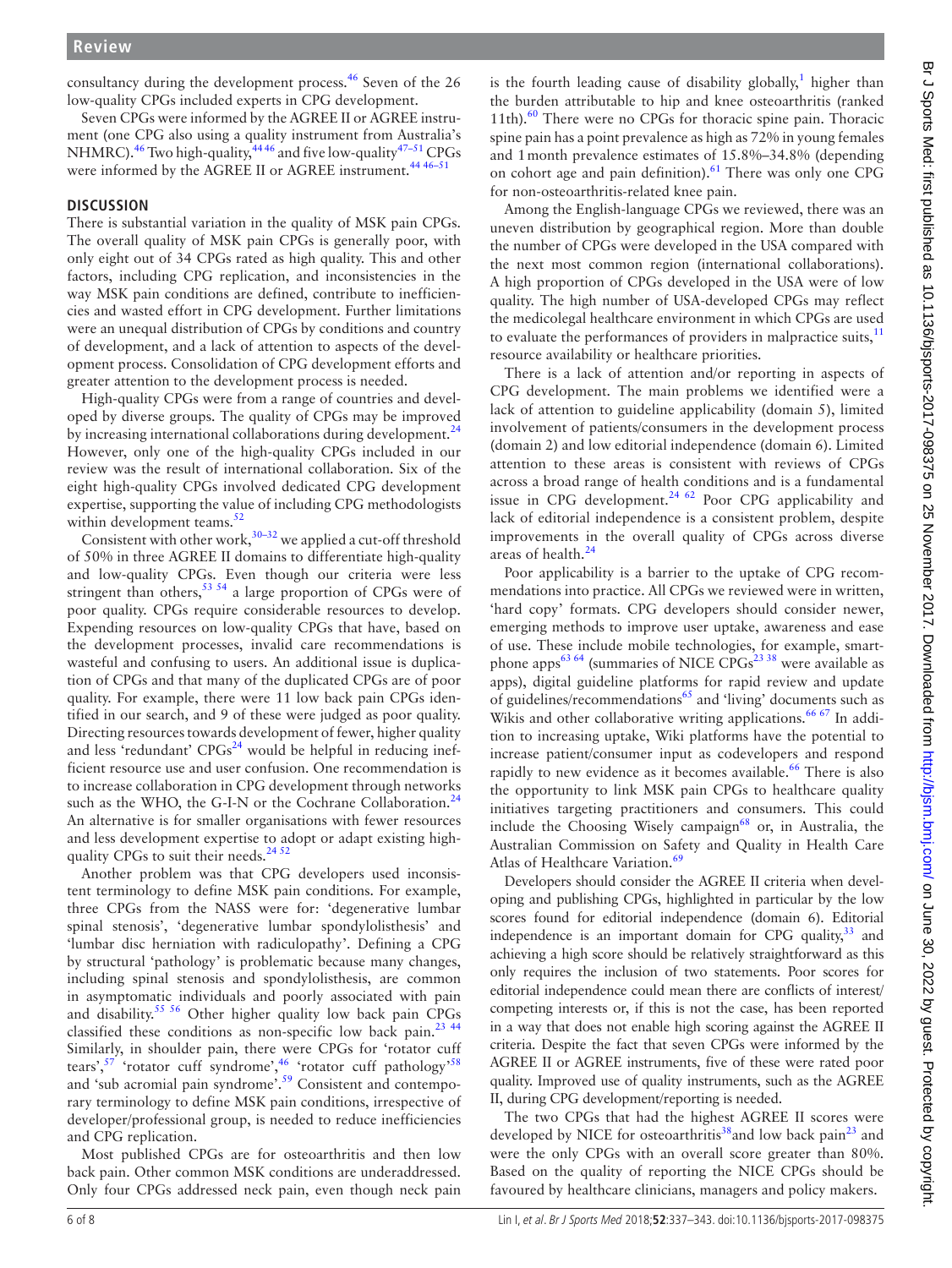#### **What is already known?**

- ► There is poor uptake/implementation of evidence in musculoskeletal pain care.
- ► High-quality clinical practice guidelines (CPGs) are an important vehicle to improve care.

## **What are the new findings?**

- ► Most musculoskeletal pain CPGs are of poor quality; only 8 of 34 met high-quality standards.
- ► CPG developers should (1) focus on applicability to enhance uptake into care, (2) make better use of quality instruments and (3) involve CPG methodologists.

#### **Limitations**

The AGREE II reflects methodological processes, not necessarily content, and scores may reflect the quality of reporting rather than methodological quality. However, the AGREE II has been extensively validated and is a benchmark for assessing CPG quality. The next stage in our project is a content analysis of recommendations found in higher quality CPGs. In the current study, CPGs were appraised by three authors and ideally four should be used. $27 \text{ In}$  $27 \text{ In}$ addition, two reviewers were academic physiotherapists (IL and RW), and the third was an indicator development researcher also with a background in physiotherapy (LW). Potentially, the appraisal may reflect the perspectives of reviewers. This potential limitation was addressed by including an interprofessional author group. As always, the search strategy may have failed to identify all relevant documents; however, for comprehensiveness, our search strategy was guided by a reference librarian. Only English language CPGs were reviewed, and high-quality non-English language CPGs may have been excluded. For practical reasons, one reviewer undertook initial screening of titles/abstracts; however, ideally, there are multiple reviewers.

## **Summary and recommendations**

The overall quality of MSK pain CPGs is poor. There is duplication of CPGs for osteoarthritis and low back pain, an under-representation for neck and knee pain and no CPGs for thoracic pain. MSK pain *CPG developers* should:

- First consider carefully if a new CPG is needed, or if existing high-quality CPGs could be adopted or adapted.
- Focus on under-addressed MSK pain conditions, such as neck and thoracic pain.
- Involve team members with methodological expertise.
- ► Use a CPG quality tool in the development and reporting processes, especially addressing applicability, the involvement of patients/consumers and editorial independence.
- ► Use contemporary, widely accepted terminology for MSK pain conditions.

MSK pain *CPG users* should:

- Be critical of current MSK pain CPG quality.
- Seek and use higher quality CPGs.

**Acknowledgements** We acknowledge Anne Smith for statistical assistance.

**Contributors** All authors were involved in the conception, design and interpretation of data. IL, LW and RW performed the data analysis and initial interpretation. IL was responsible for initial writing and drafting of the article which was reviewed by all authors. All authors revised critically for important intellectual content and approved the final version to be submitted.

**Funding** IL is funded by an Australian National Health and Medical Research Council Early Career Fellowship (APP1090403). CGM's fellowship and major project is funded by Australia's National Health and Medical Research Council (APP1103022 and APP1113532). LW works on a project funded by a National Health and Medical Research Council Program Grant (APP1054146).

**Competing interests** None declared.

**Provenance and peer review** Not commissioned; externally peer reviewed.

© Article author(s) (or their employer(s) unless otherwise stated in the text of the article) 2018. All rights reserved. No commercial use is permitted unless otherwise expressly granted.

## **References**

- <span id="page-6-0"></span>1 Vos T, Barber RM, Bell B, et al. Global, regional, and national incidence, prevalence, and years lived with disability for 301 acute and chronic diseases and injuries in 188 countries, 1990-2013: a systematic analysis for the Global Burden of Disease Study 2013. [Lancet](http://dx.doi.org/10.1016/S0140-6736(15)60692-4) 2015;386:743–800.
- 2 Hoy D, March L, Brooks P, et al. The global burden of low back pain: estimates from the global burden of disease 2010 study. [Ann Rheum Dis](http://dx.doi.org/10.1136/annrheumdis-2013-204428) 2014;73:968–74.
- <span id="page-6-1"></span>3 Britt H, Miller GC, Henderson J, et al. General practice activity in Australia 2013-14: BEACH: Bettering the Evaluation and Care of Health: Sydney University Press, 2014.
- <span id="page-6-2"></span>4 Runciman WB, Hunt TD, Hannaford NA, et al. CareTrack: assessing the appropriateness of health care delivery in Australia. [Med J Aust](http://dx.doi.org/10.5694/mja12.10510) 2012;197:100–5.
- <span id="page-6-3"></span>5 Chou R, Deyo RA, Jarvik JG. Appropriate use of lumbar imaging for evaluation of low back pain. [Radiol Clin North Am](http://dx.doi.org/10.1016/j.rcl.2012.04.005) 2012;50:569–85.
- 6 Webster BS, Bauer AZ, Choi Y, et al. Iatrogenic consequences of early magnetic resonance imaging in acute, work-related, disabling low back pain. [Spine](http://dx.doi.org/10.1097/BRS.0b013e3182a42eb6) 2013;38:1939–46.
- <span id="page-6-4"></span>7 Buchbinder R, Staples MP, Shanahan EM, et al. General practitioner management of shoulder pain in comparison with rheumatologist expectation of care and best evidence: an Australian national survey. [PLoS One](http://dx.doi.org/10.1371/journal.pone.0061243) 2013;8:e61243.
- <span id="page-6-5"></span>8 Thorpe A, Hurworth M, O'Sullivan P, et al. Rising trends in surgery for rotator cuff disease in Western Australia. [ANZ J Surg](http://dx.doi.org/10.1111/ans.13691) 2016;86:801–4.
- <span id="page-6-6"></span>9 Adelani MA, Harris AH, Bowe TR, et al. Arthroscopy for Knee osteoarthritis has not decreased after a clinical trial. [Clin Orthop Relat Res](http://dx.doi.org/10.1007/s11999-015-4514-4) 2016;474:489-94.
- <span id="page-6-7"></span>10 Eccles MP, Grimshaw JM, Shekelle P, et al. Developing clinical practice guidelines: target audiences, identifying topics for guidelines, guideline group composition and functioning and conflicts of interest. [Implement Sci](http://dx.doi.org/10.1186/1748-5908-7-60) 2012;7:60.
- <span id="page-6-8"></span>11 IOM (Institute of Medicine). Clinical practice guidelines we can trust. Washington (DC): National Academies Press, 2011.
- <span id="page-6-9"></span>12 Campbell SM, Braspenning J, Hutchinson A, et al. Research methods used in developing and applying quality indicators in primary care. [Qual Saf Health Care](http://dx.doi.org/10.1136/qhc.11.4.358) 2002;11:358–64.
- <span id="page-6-10"></span>13 Qaseem A, Forland F, Macbeth F, et al. Guidelines International Network: toward international standards for clinical practice guidelines. [Ann Intern Med](http://dx.doi.org/10.7326/0003-4819-156-7-201204030-00009) 2012;156:525.
- 14 Grol R, Wensing M, Eccles M, et al. Improving patient care: the implementation of change in health care. Chichester, West Sussex: Wiley-Blackwell, 2013.
- <span id="page-6-11"></span>15 Baiardini I, Braido F, Bonini M, et al. Why do doctors and patients not follow guidelines? [Curr Opin Allergy Clin Immunol](http://dx.doi.org/10.1097/ACI.0b013e32832b4651) 2009;9:228-33.
- 16 Francke AL, Smit MC, de Veer AJ, et al. Factors influencing the implementation of clinical guidelines for health care professionals: a systematic meta-review. BMC Med [Inform Decis Mak](http://dx.doi.org/10.1186/1472-6947-8-38) 2008;8:1–11.
- <span id="page-6-12"></span>17 Scott IA, Guyatt GH. Clinical practice guidelines: the need for greater transparency in formulating recommendations. [Med J Aust](http://www.ncbi.nlm.nih.gov/pubmed/21728938) 2011;195:29.
- <span id="page-6-13"></span>18 Elwyn G, Wieringa S, Greenhalgh T, et al. Clinical encounters in the post-guidelines era. [BMJ](http://dx.doi.org/10.1136/bmj.i3200) 2016;353:i3200.
- 19 Williams MJ, Kevat DA, Loff B, et al. Conflict of interest guidelines for clinical guidelines. [Med J Aust](http://dx.doi.org/10.5694/mja10.11130) 2011;195:442-5.
- <span id="page-6-14"></span>20 Ernstzen DV, Louw QA, Hillier SL. Clinical practice guidelines for the management of chronic musculoskeletal pain in primary healthcare: a systematic review. Implement [Sci](http://dx.doi.org/10.1186/s13012-016-0533-0) 2017;12:1.
- <span id="page-6-15"></span>21 Smith E, Hoy DG, Cross M, et al. The global burden of other musculoskeletal disorders: estimates from the Global Burden of Disease 2010 study. [Ann Rheum Dis](http://dx.doi.org/10.1136/annrheumdis-2013-204680) 2014;73:1462–9.
- 22 Vos T, Flaxman AD, Naghavi M, et al. Years lived with disability (YLDs) for 1160 sequelae of 289 diseases and injuries 1990-2010: a systematic analysis for the Global Burden of Disease Study 2010. [Lancet](http://dx.doi.org/10.1016/S0140-6736(12)61729-2) 2012;380:2163–96.
- <span id="page-6-16"></span>23 National Institute for Health and Clinical Excellence (NICE). Low back pain and sciatica in over 16s: assessment and management (NG59. London: National Institute for Health and Clinical Excellence, 2016.
- <span id="page-6-17"></span>24 Armstrong JJ, Goldfarb AM, Instrum RS, et al. Improvement evident but still necessary in clinical practice guideline quality: a systematic review. [J Clin Epidemiol](http://dx.doi.org/10.1016/j.jclinepi.2016.08.005) 2017;81:13–21.
- <span id="page-6-18"></span>25 AGREE Enterprise. AGREE: advancing the science of practice guidelines: Canadian Institutes of Health Research, 2014.<http://www.agreetrust.org/>(accessed 29 Mar 2016).